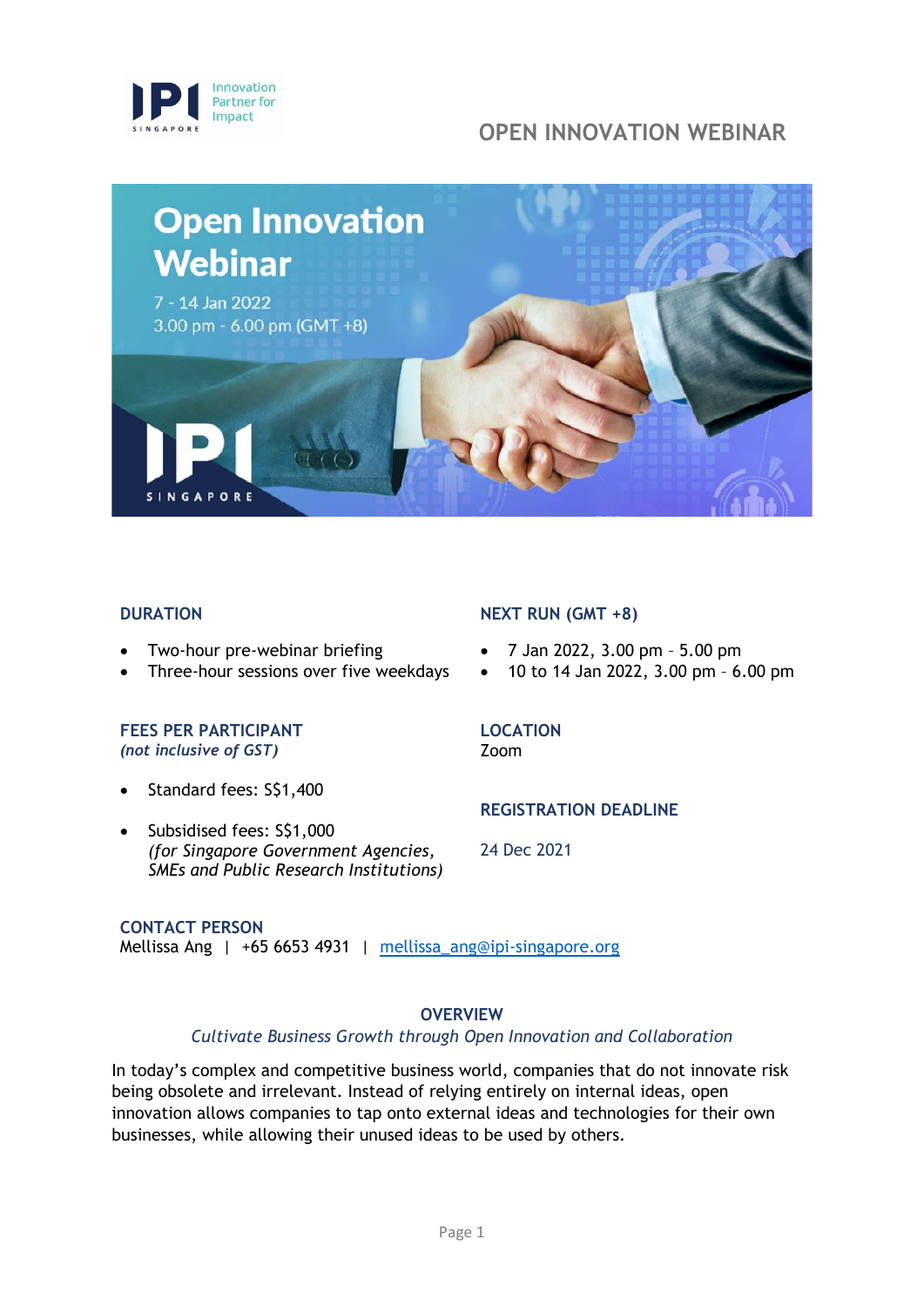

The five-day Open Innovation Webinar offers innovation managers from corporates, SMEs or government agencies insights into how open innovation can work for their organisations, and give them access to tools and platforms offered by IPI to accelerate their innovation journeys through collaboration.

## **KEY BENEFITS**

This industry-oriented and hands-on webinar empowers participants to:

- Understand the concept of Open Innovation and its best practices to accelerate internal innovation.
- Apply different types of Open Innovation tools and platforms at the workplace.
- Understand and access the global innovation networks.
- Acquire the basics of Intellectual Property (IP) Rights, concepts in IP management and equip with knowledge on IP strategy in Open Innovation.
- Learn more about challenge-driven innovation and platforms to support such innovation challenge initiatives within the organisation and with external partners.

# **WHO SHOULD ATTEND**

Leaders and managers who are interested to apply open innovation strategies to bring new products and services to market more quickly, including:

- R&D or innovation and enterprise managers and officers
- Corporate and SME innovation managers

# **PAST PARTICIPANTS**

- Chief Executive Officer
- Chairman
- Assistant Development Partner
- Lecturer
- Chief Sales Officer
- **R&D Officer**
- Technology Manager
- Operation and Technology Roadmap Facilitator



**Dr Sze Tiam Lin** Head of Innovation & Technology, IPI

# **TRAINERS**



**Michael Goh** Deputy Head of Innovation & Technology, IPI



**Alvin How** Head, Food, Healthcare and Sustainability, IPI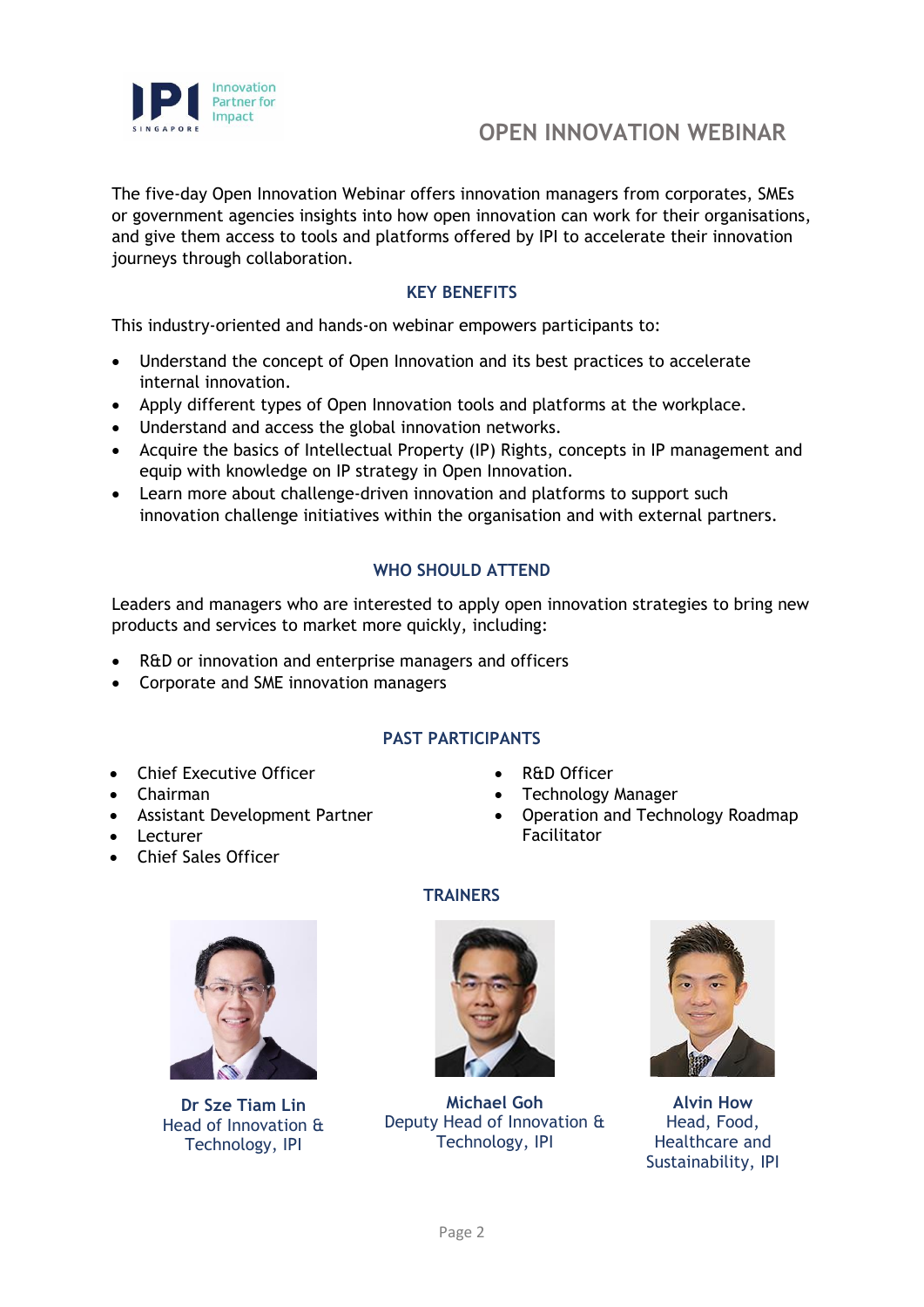

## **NOTES TO PARTICIPANTS**

- **•** Participants are strongly advised to apply at least 3 weeks in advance.
- **•** Applications received after the registration deadline will be considered based on space availability.
- **•** As this is a hands-on webinar, participants are advised to identify some technologies or problem statements as materials to prepare for the practical sessions.
- **•** Please prepare laptops or electronic devices that has internet access for the group discussions and practical assignments.

## **OVERVIEW OF MODULES**

*Refer to Annex A: Module Outlines for more information*

- Day 1 Introduction to Open Innovation
- Day 2 Introduction to Intellectual Property (IP) and IP Management
- Day 3 Understanding and Accessing Innovation Networks
- Day 4 Essentials of IP Strategy in Open Innovation
- Day 5 Essential Tools and Platforms to Support Open Innovation and Challenge-Driven Open Innovation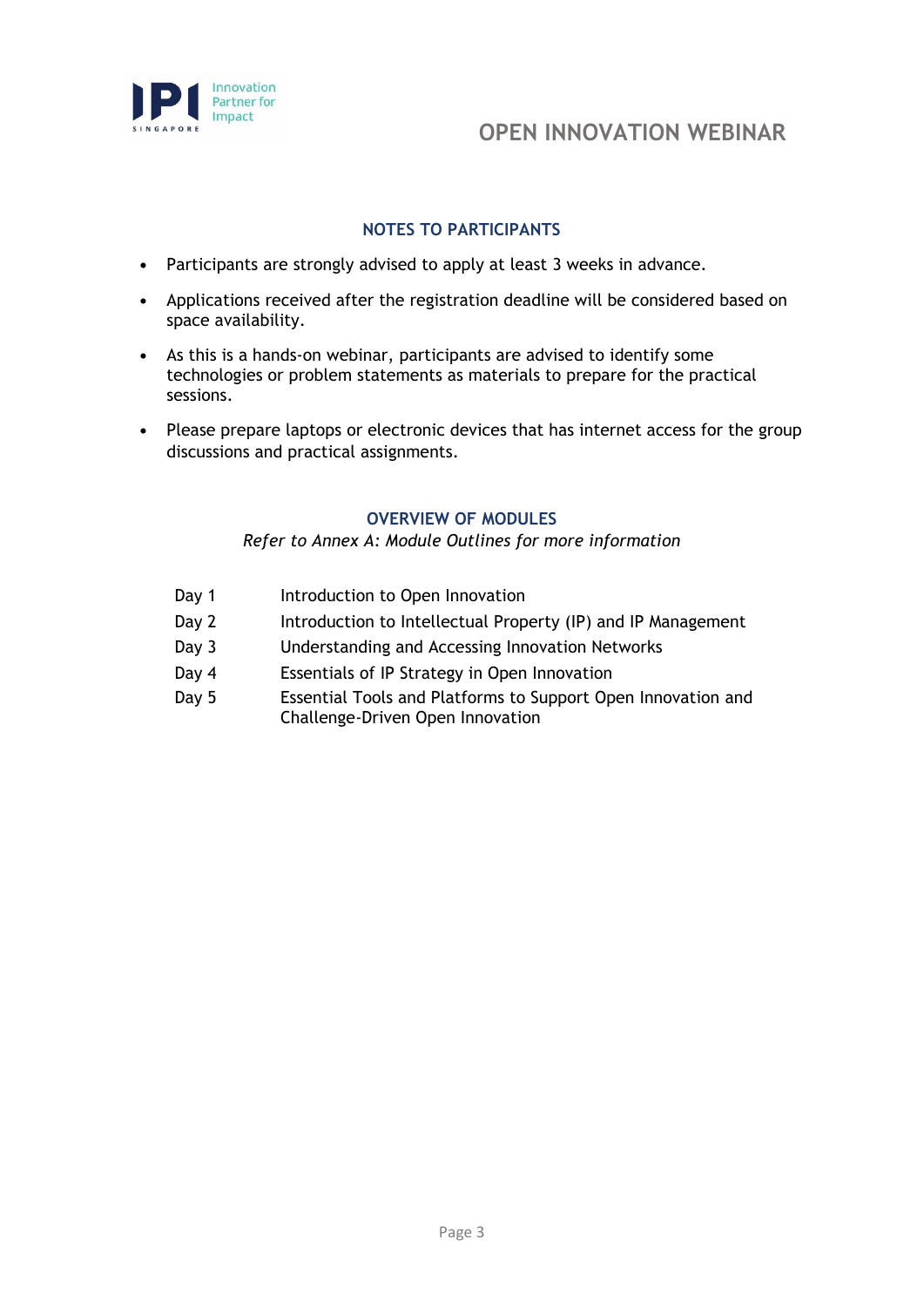

## **ANNEX A: MODULE OUTLINES**

#### 1. **Introduction to Open Innovation**

The concept of Open Innovation will be introduced in this module. Open Innovation addresses a new imperative for business growth by purposeful inflow and outflow of knowledge to accelerate internal innovation. The benefits and challenges of adopting Open Innovation will be discussed and illustrated with real-life case studies. You will learn how Open Innovation works for corporates and SMEs, and the roles of public and private intermediaries in accelerating product to the market. Measuring, evaluating and stimulating Open Innovation in a company will be discussed.

#### **2. Introduction to Intellectual Property (IP) and IP Management**

You will gain an overview of the different forms of intellectual property (IP) and the basics of IP management. The module will cover the IP rights associated with different forms of IP such as patents, copyright, trademarks, confidential information and industrial designs. You will learn the decision-making processes that goes behind IP ownership, as well as key considerations in reaching IP ownership decisions.

#### **3. Understanding and Accessing Innovation Networks**

The module provides an overview of innovation networks in the public and private sectors, local and overseas that support your Open Innovation journey. A survey and introduction of Singapore's innovation landscape, stakeholders and networks will be presented. With this understanding, it will enable you to learn and gain access to similar innovation networks worldwide. The roles of S&T and partnership intermediaries around the world will be introduced including innovation networks such as Enterprise Europe Network (EEN) which you can tap on to support your business, technology transfer and R&D collaboration.

#### **4. Essentials of IP Strategy in Open Innovation**

In this module, the basics of IP strategy to support your business needs will be presented. It will discuss how IP strategy can protect and facilitate bi-directional flow of knowledge to support Open Innovation. The module will introduce IP licensing and collaboration models with Institutes of Higher Learning (IHLs) and discuss the treatment of IP ownership and rightof-use of the background and foreground IP in a research collaboration agreement. The module will equip you with knowledge on different collaboration models between industry, government agencies and IHL or Research Institutes in the context of IP ownerships, right-ofuse and considerations for successful collaborations.

#### **5. Essentials Tools and Platforms to Support Open Innovation**

This module offers rich resources to assist your search for innovation opportunities, funding, IP advisory and services, to innovation facilitation tools and Open Innovation platforms to support and accelerate your collaboration process. From online IP marketplace and Tech Expert, to patent database and market report, you can fast-track your search for partnership opportunities. In addition, the module will introduce facilitating tools like technology roadmapping, design thinking and Open Innovation Canvas to aid your innovation process.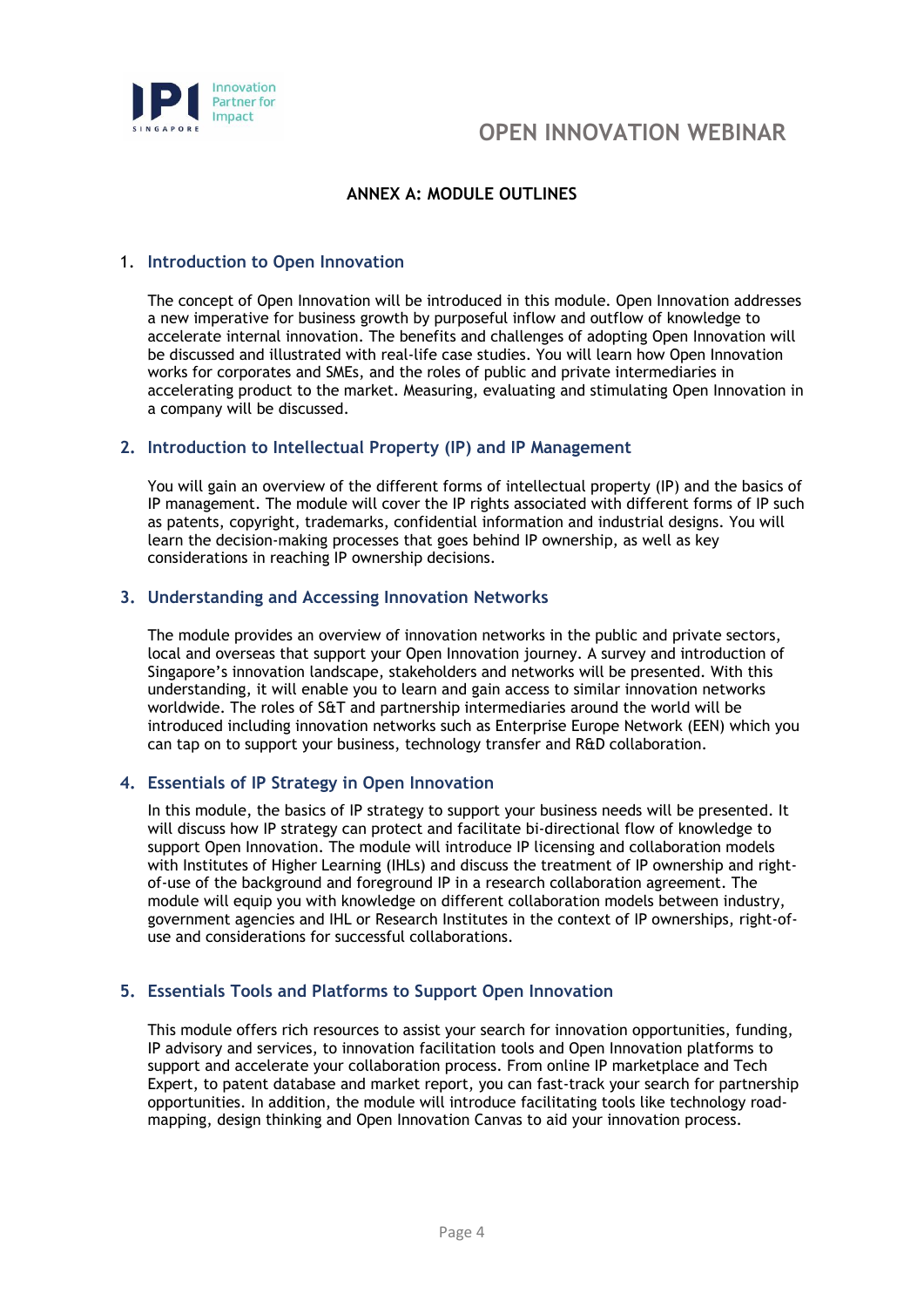

# **Partner for**<br> **Partner for**<br> **COPEN INNOVATION WEBINAR**

#### **6. Challenge-Driven Open Innovation**

The basics, benefits and steps of challenge-driven innovation will be covered in this module. You will learn strategies and techniques to define challenge and problem statements that meet the objectives of your innovation call. You will also practice drafting effective challenge or problem statements through a hands-on exercise, and learn how to leverage online platforms to post your problems or challenges.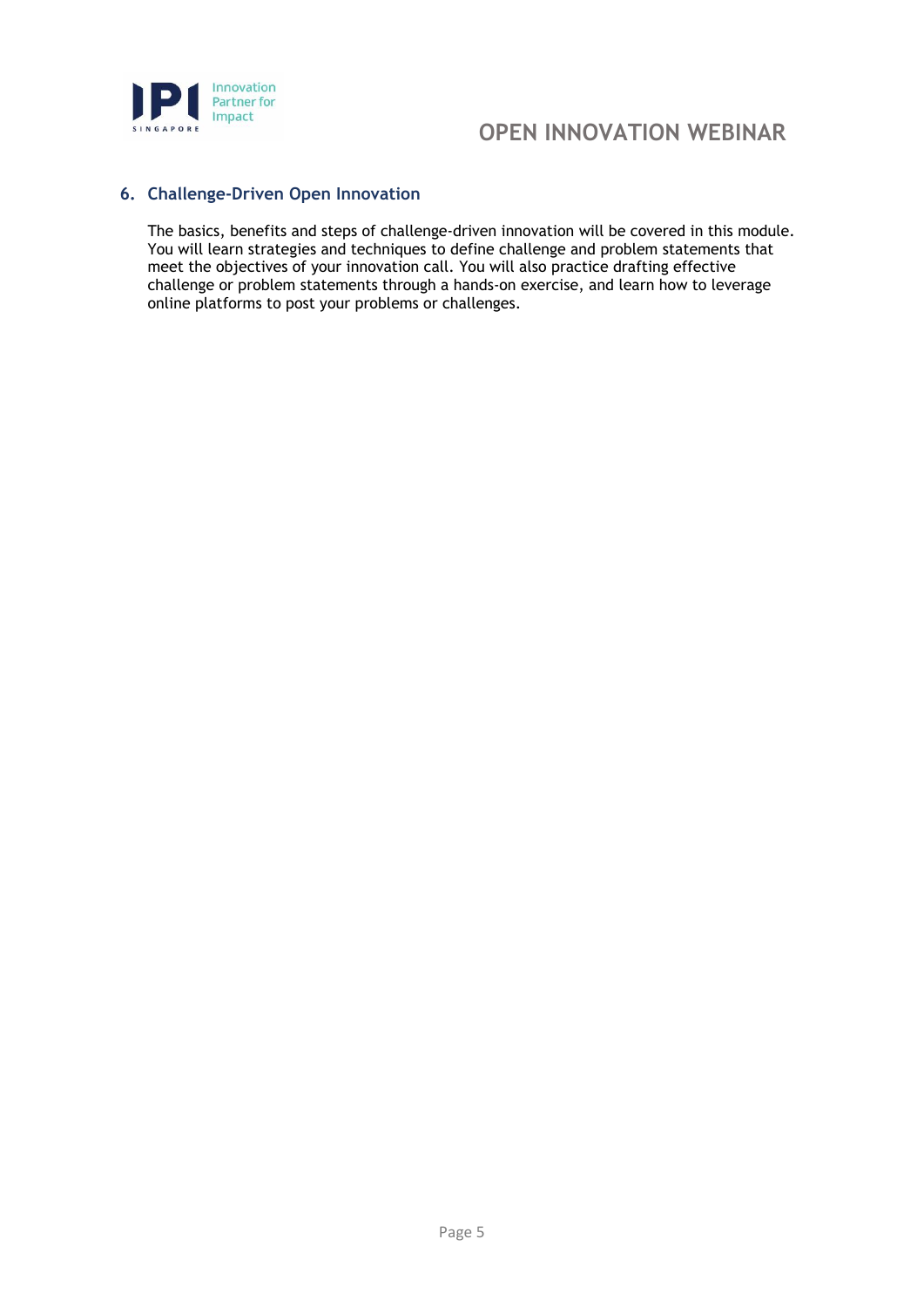

# **ANNEX B: TRAINERS' PROFILES**



**Dr Sze Tiam Lin** Head of Innovation & Technology, IPI

Dr Sze Tiam Lin is the Head of Innovation & Technology IPI, an affiliate of Enterprise Singapore set up to catalyse and enable enterprises to grow their business through technology and innovation. IPI promotes Open Innovation, and works with enterprises to source for technologies both locally or from abroad; and facilitates R&D collaboration and technology transfer to bring new and innovative and services to the market. Under his leadership, IPI has established itself as a leading advocate and practitioner in Open Innovation. IPI has developed numerous platforms to support corporate, enterprise and government agencies in open innovation.

Prior to IPI, Dr Sze held several Senior Vice President appointments at Exploit Technologies (now A\*ccelerate), the commercialisation arm of Agency for Science, Technology and Research. He has successfully commercialised technologies ranging from infocomm, manufacturing, semiconductors, materials, chemicals, nanotechnologies to medical devices. Dr Sze is a Certified Licensing Professional (CLP) with Licensing Executive Society (LES) US-Canada.

Dr Sze holds a Ph.D. and B.Eng in Automatic Control & Systems Engineering from the University of Sheffield, UK and attended an executive program in Strategic R&D Management at INSEAD, Fontainebleau.

**Michael Goh** Deputy Head of Innovation & Technology, IPI

Michael Goh is responsible for the Energy & Environment, Materials & Chemical and Manufacturing clusters at IPI. He has been involved in providing advisory on IP management and technology commercialisation. Prior to IPI, Michael was a Deputy Director at the Intellectual Property Office of Singapore (IPOS), where he worked with public agencies to develop IP management capabilities.

\*\*\*\*\*\*

Before joining IPOS, Michael held various positions in Exploit Technologies (now A\*ccelerate), where the last position he held was Assistant Vice President, Science & Engineering Commercialisation. Before joining Exploit Technologies, Michael spent eight years as a project manager of defence-related projects.

Michael possesses a M.Phil and B.Eng in Mechanical Engineering from the University of Manchester Institute of Science & Technology (UMIST).

\*\*\*\*\*